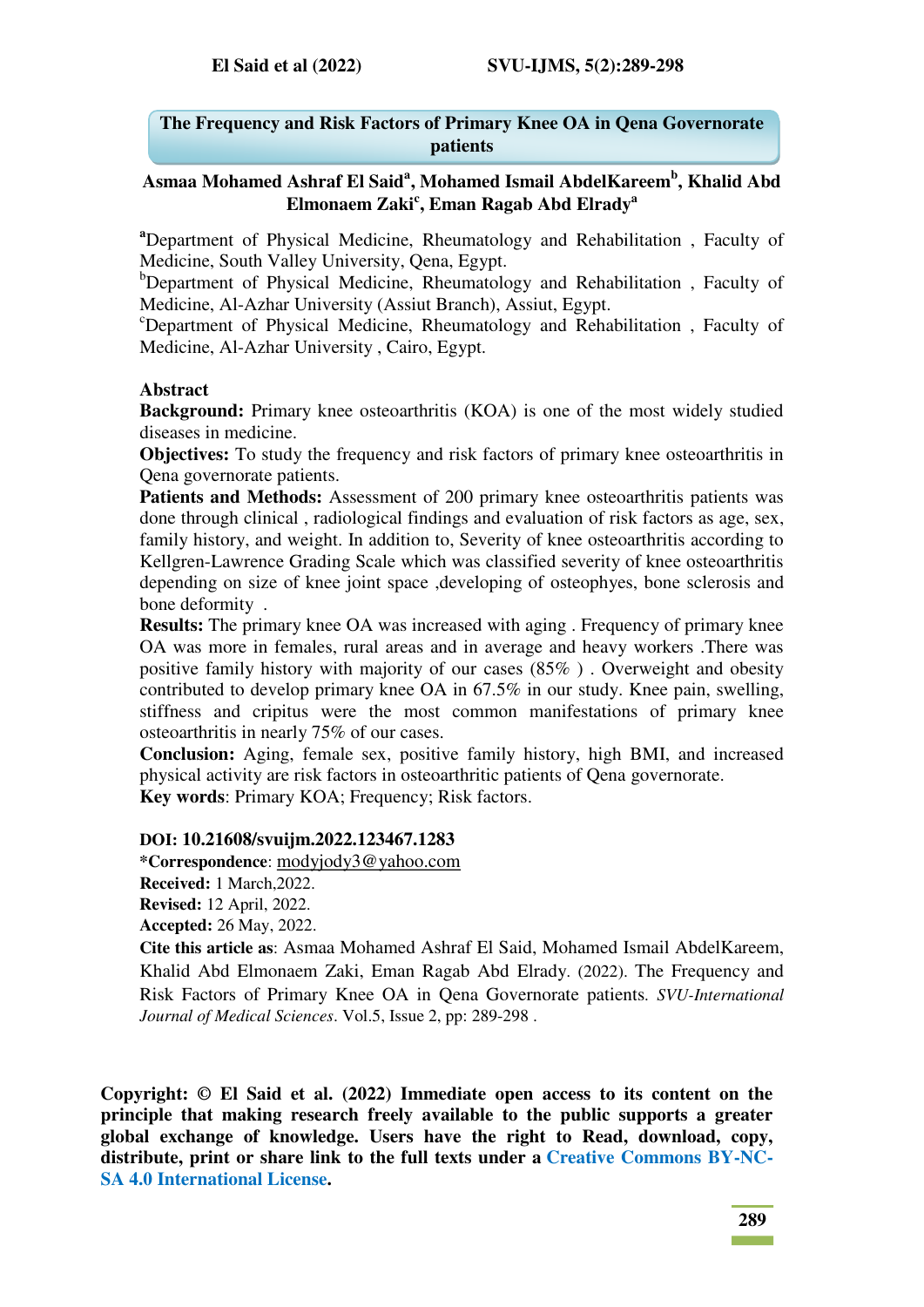#### **Introduction**

Knee osteoarthritis (OA) is the most common progressive multifactorial joint disease and is characterized by chronic pain and functional disability. **(Hunteret al., 2014) .**Primary knee OA is thought to be caused by repetitive mechanical stress, which initiates and perpetuates degeneration (**Rosenthal, 2012**) .

Secondary OA is initiated by prior trauma, sepsis, or inflammatory conditions with resultant joint instability, the incongruity of the articular surface, and/or altered cartilage metabolism and matrix composition (**Buckwalter et al., 2014**).

Risk Factors for Knee OA are classified to modifiable and non modifiable risk factors. Modifiable risk factors are articular trauma, occupation, prolonged standing and repetitive knee bending, muscle weakness or imbalance, weight and health – metabolic syndrome.

Non-modifiable risk factors are gender - females more common than males, age, genetics and race **(Manlapaz et al., 2019; Hulshof et al. , 2019)**

Exploring the differences of prevalence, incidence, and risk factors of knee OA in age, gender, region, and others can help us understanding the potential etiology of knee OA. However, there is a paucity of the epidemiologic data of knee OA in the global population. Age is the most strongest factor associated with OA development, thus with global aging process, the burden of KOA to the health care systems worldwide is expected to increase **( Martel-Pelletier et al., 2019 ) .**

The role of radiological findings to predict the clinical outcomes in KOA remains controversial, and evidence suggests that the degree of pain and disability are only weakly explained by the radiographic severity itself **(Serbanet al. , 2016 ) .** 

The degree of central pain sensitization might be affected by the duration of symptoms in KOA patients **(Foucheret al. , 2019 ).** 

They now range beyond nonsteroidal anti-inflammatory drugs (NSAIDs) and acetaminophen for mild arthritis to braces, physical therapy, weight loss, transcutaneous electrical nerve stimulation (TENS) units, and intra-articular cellular injections**(McAlindon et al., 2014) .** 

Knee OA is incurable except knee arthroplasty which is an effective treatment at an advanced stage of the disease, however, which is responsible for substantial health costs **(Bannuru et al***. ,***2019 ).** 

#### **Patients and methods**

The current study is a descriptive cross-sectional study which was conducted in the department of rheumatology and rehabilitation Qena University Hospital.

200 primary knee OA patients were diagnosed according to the American College of Rheumatology criteria for the classification and reporting of OA of the knee **.( Altman and Asch,1986)**.

 Age > 30 years , Primary knee OA patients are resident at Qena<br>governorate, and by excluding governorate, and by Secondary knee OA and Overlap syndromes .

The steps of this work were progressed through clinical assessment and radiological evaluation.

*Study tools: The following was done:*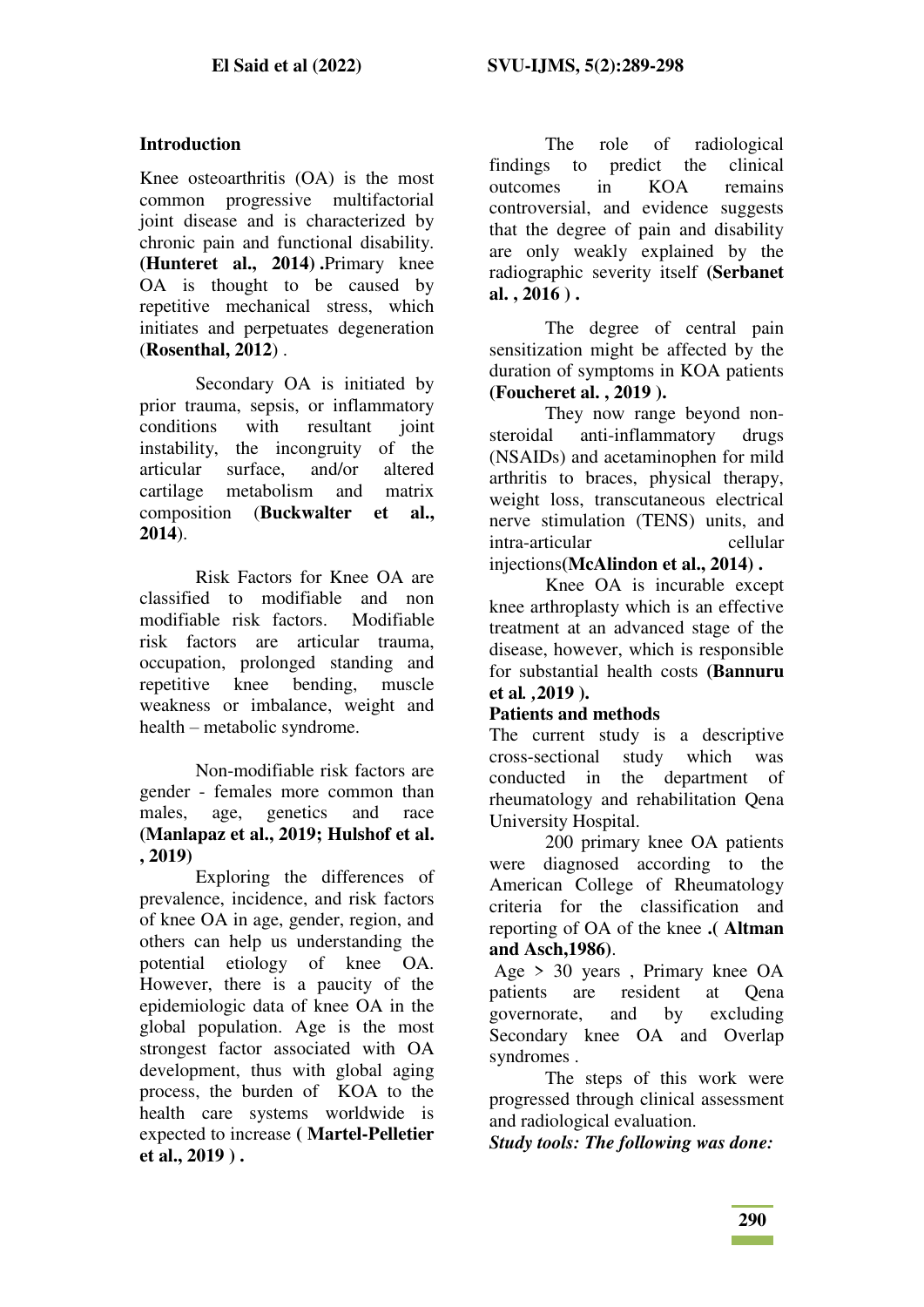- Complete history (demographic data. personal history, therapeutic, family, and surgery history)
- Body mass index (BMI).
- Systematic examinations.
- Local examination: Knee joint examination.
- Investigations: Patients were investigated by radiographic investigation (X-ray on standing position on knee joint A-P and lateral views ).

**Severity according to X ray:** The severity of knee osteoarthritis was classified according to Kellgren-Lawrence Grading Scale**:**

### **Kellgren-Lawrence Grading Scale**

• Grade 1: Doubtful narrowing of joint space and possible osteophytic lipping .



**Fig.1. Grade 1** 

• Grade 2: Definite osteophytes, definite narrowing of joint space .



 **Fig.2. Grade 2** 

• Grade 3: Moderate multiple osteophytes, definite narrowing of joints space, some sclerosis and possible deformity of bone contour.



 **Fig. 3. Grade 3** 

 Grade 4: Large osteophytes, marked narrowing of joint space, severe sclerosis and definite deformity of bone contour **(Kellgren and Lawrence, 1957 ; Kohnet al., 2016).**



 **Fig. 4. Grade 4**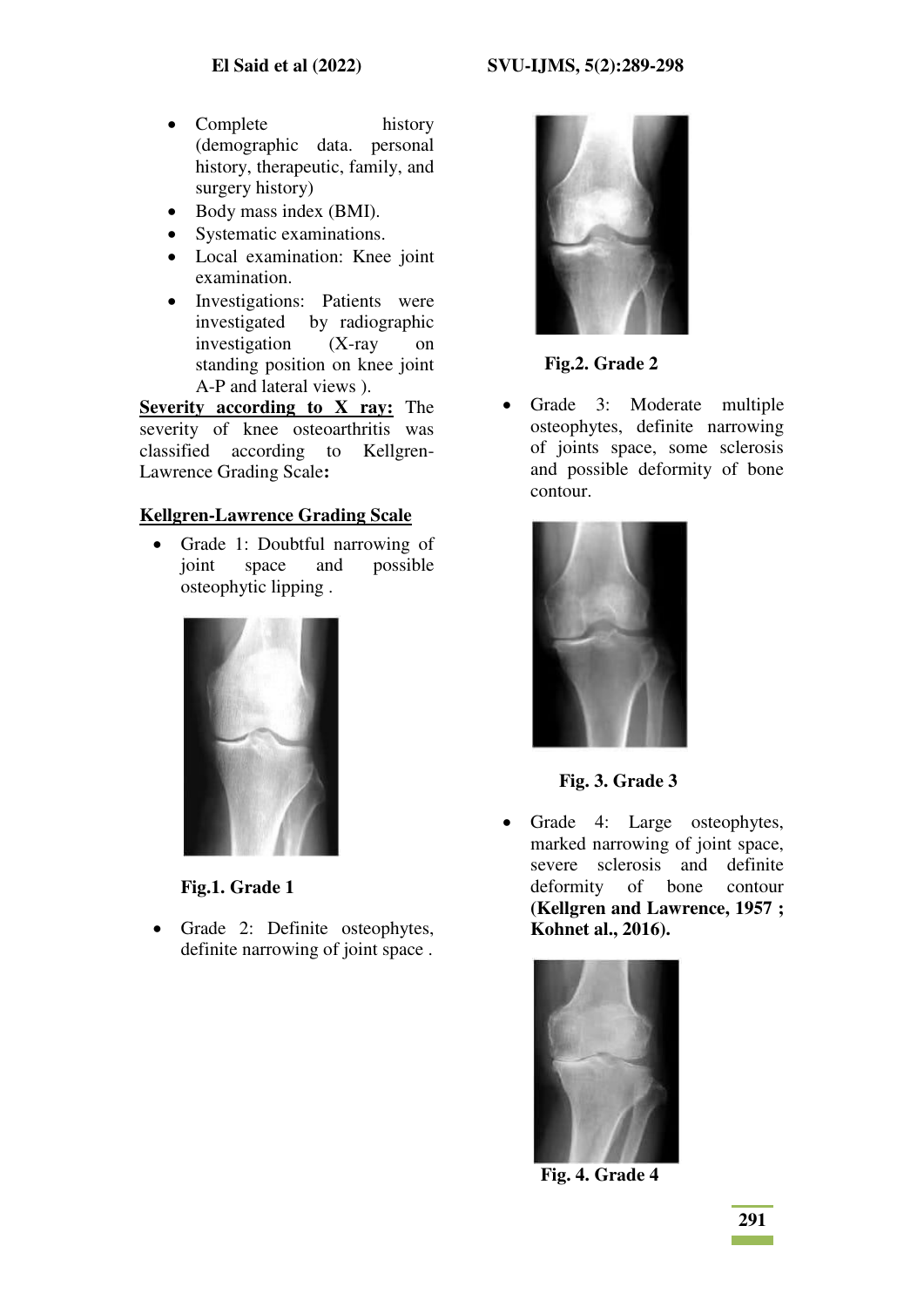The current study had been approved by the Ethics Committee Of Faculty of Medicine, SVU, Qena, Egypt. The ethical approval Code: SUV-MED-PRR022-2-21-1-117

## **Statistical analysis**

- Statistical package for social sciences (IBM-SPSS), version 24 (May 2016); IBM- Chicago, USA were used for statistical data analysis.
- Data were expressed as means, standard deviations (SD), numbers, and percentages. Mean and standard deviation were used as descriptive values for quantitative data.
- Student t-test was used to compare the means between two groups, and a oneway analysis of variance (ANOVA) test was used to compare means of more than two groups.
- Pearson Chi-square test was used to compare percentages of qualitative variables
- Pearson correlation test was used to compare two quantitative variables, and Spearman correlation test was used instead if the data were nonparametric. And univariate logistic analysis and multivariate regression analysis were made for significant correlations**.**

For all these tests, the results were significant when the (P-value)  $P \leq$ 0.05.

## **Results**

- **I. Socio-demographic** 
	- **characteristics Comparison among the studied groups of osteoarthritis (Table.1):** Mean age in males with primary knee OA was 51.23 years but in females was 42.63 years. P value of age was statistically significant so there was significant relation between age and development of primary knee OA in males and females. Primary knee OA in males and females was

increased in rural residence. In our study, Number of males with primary knee OA was increased with heavy work but number of females with primary knee OA was increased with average work. P value of occupation was statistically significant so there was significant relation between occupation and development of primary knee OA in males and females.

- **II. History characteristics comparison among the studied groups of osteoarthritis**  (**Table.2)**: More than half males and females of primary knee OA had positive family history of knee OA . P value of family history was significant so there was significant relation between family history of primary knee OA and development of primary knee OA in males and females. Obesity contributed to develop knee OA in more than half of all cases and was significant because there were a lot of cases in our study with overweight and obesity.
- **III. Severity of OA comparison among sex of the studied groups (Table.3):** More than half of males and females had knee OA in grade 3&4 ,**(Fig.1).**
- **IV. Correlation between quadriceps muscle state and knee ROM (Table.4)**:Quadriceps muscle weakness increased with progression of knee OA.
- **V. Knee joint characteristics comparison among the studied groups of osteoarthritis (Table5):**  Knee pain, swelling, stiffness and cripitus were the most significant clinical symptoms with primary knee OA in both males and females.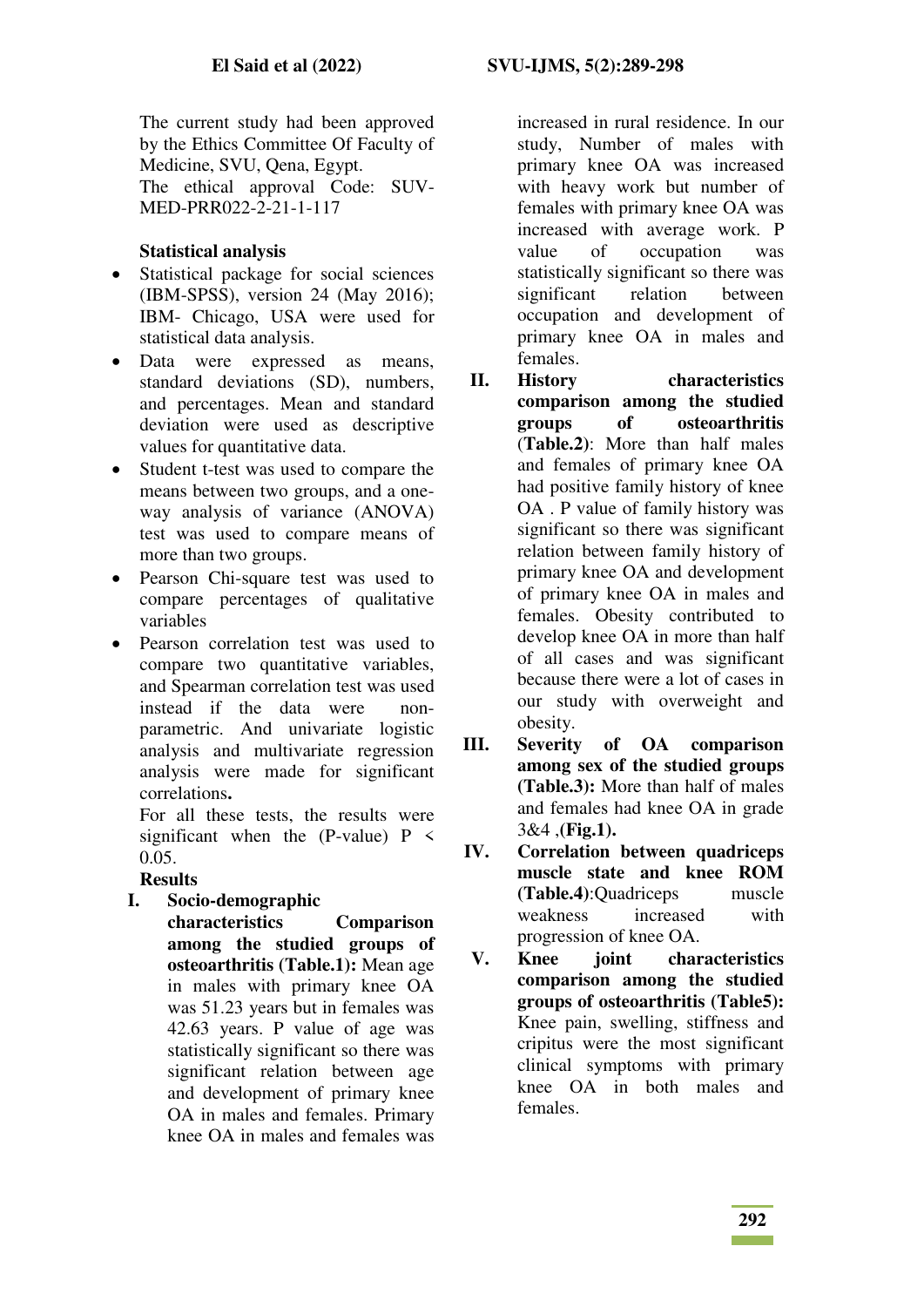|                        |              | <b>Primary</b> | knee<br><b>Primary</b> | <b>P-value</b> |
|------------------------|--------------|----------------|------------------------|----------------|
| <b>Variables</b>       |              | knee OA        | <b>OA</b> females      |                |
|                        |              | males          |                        |                |
| Age (years, mean $\pm$ |              | $51.23 \pm$    | $42.63 \pm 10.062$     | $0.001*$       |
| SD)                    |              | 8.829          |                        |                |
| <b>Residence</b>       | <b>Rural</b> | $36(60\%)$     | 86 (61.4%)             | 0.849          |
|                        | <b>Urban</b> | 24 (40%)       | 54 (38.6%)             |                |
|                        | <b>Not</b>   | 15(25%)        | 38 (27.2%)             |                |
|                        | working      |                |                        |                |
| Occupation             | Average      | 12 (20%)       | 85 (60.7%)             | $0.00001*$     |
|                        | <b>Heavy</b> | 33 (55%)       | $17(12.2\%)$           |                |
|                        | work         |                |                        |                |

**Table1. Socio-demographic characteristics comparison among the studied groups of osteoarthritis** 

| Table 2. History characteristics Comparison among the studied groups of |  |  |
|-------------------------------------------------------------------------|--|--|
| osteoarthritis                                                          |  |  |

| <b>Variables</b> |                | <b>Primary</b><br>knee | <b>Primary</b><br>knee | <b>P-value</b> |
|------------------|----------------|------------------------|------------------------|----------------|
|                  |                | of<br><b>OA</b>        | <b>OA</b><br>of        |                |
|                  |                | males                  | females                |                |
| Family           | Yes            | 43                     | 127                    |                |
| history          |                | (71.7%)                | $(90.7\%)$             |                |
| of knee          | $\mathbf{N_0}$ | 17                     | 13                     | $0.00055*$     |
| <b>OA</b>        |                | $(28.3\%)$             | $(9.3\%)$              |                |
|                  |                |                        |                        |                |
| <b>Obesity</b>   | Average        | 23                     | 42                     |                |
|                  |                | $(38.3\%)$             | $(30\%)$               |                |
|                  | Overweight     | 8                      | 45                     |                |
|                  |                | $(13.3\%)$             | (32%)                  | $0.0006*$      |
|                  | <b>Obese</b>   | 13                     | 41                     |                |
|                  |                | (21.7%)                | $(29.4\%)$             |                |
|                  | <b>Morbid</b>  | 16                     | 12                     |                |
|                  | obese          | (26.7%)                | $(8.6\%)$              |                |

|  |  | Table 3. Severity of OA comparison among sex of the studied groups |  |  |
|--|--|--------------------------------------------------------------------|--|--|
|  |  |                                                                    |  |  |

| <b>Variables</b>                          |               | <b>Sex</b>    |                  |                |
|-------------------------------------------|---------------|---------------|------------------|----------------|
|                                           |               | <b>Female</b> | <b>Male</b>      | <b>P-value</b> |
| <b>of</b><br><b>Severity</b><br><b>OA</b> | <b>Grade1</b> | 15 (25%)      | 15<br>$(10.7\%)$ |                |
| (according                                | Grade2        | 12 $(20\%$    | 48               |                |
| to Kellgren-<br><b>Lawrence</b>           |               |               | $(34.3\%)$       | $0.033*$       |
| Grading                                   | Grade3        | 22<br>(36.7%) | 48               |                |
| Scale)                                    | Grade4        | 11            | $(34.3\%)$<br>29 |                |
|                                           |               | $(18.3\%)$    | $(20.7\%)$       |                |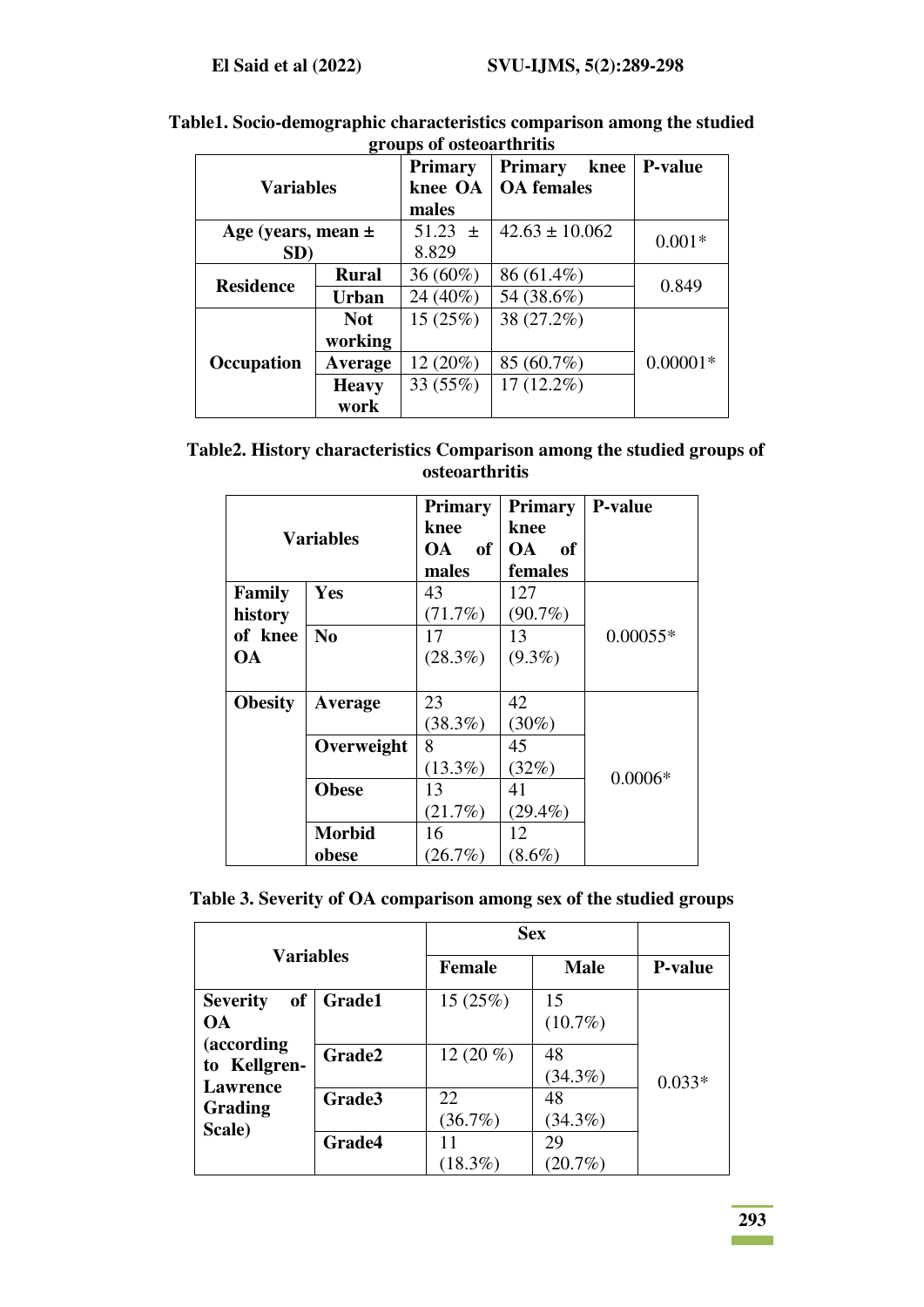# **Table4 . Correlation between quadriceps muscle state and knee ROM**

| <b>Knee ROM</b>           |                                      |                                   |           |  |
|---------------------------|--------------------------------------|-----------------------------------|-----------|--|
| Spearman's<br>correlation | <b>Quadriceps</b><br>muscle<br>state | <b>Correlation</b><br>Coefficient | $0.930**$ |  |
|                           |                                      | <b>P-value</b>                    | 0.001     |  |

## **Table5. Knee joint characteristics comparison among the studied groups of osteoarthritis**

|                      |                     | Primary     | <b>Primary</b>    | <b>P-value</b> |
|----------------------|---------------------|-------------|-------------------|----------------|
| <b>Variables</b>     |                     | knee OA     | knee<br><b>OA</b> |                |
|                      |                     | of males    | of females        |                |
| <b>Knee swelling</b> | Yes                 | 40          | 113               | $0.0318*$      |
|                      |                     | (66.7%)     | $(80.7\%)$        |                |
|                      | N <sub>0</sub>      | 20          | 27                |                |
|                      |                     | (33.3%)     | $(19.3\%)$        |                |
| <b>Knee stifness</b> | Yes                 | 39 (65%)    | 116               | $0.0056*$      |
|                      |                     |             | $(82.9\%)$        |                |
|                      | N <sub>0</sub>      | 21 (35%)    | 24                |                |
|                      |                     |             | $(17.1\%)$        |                |
| <b>Knee cripitus</b> | objective           | 22          | 30                |                |
|                      |                     | (36.7%)     | $(21.4\%)$        | $0.0244*$      |
|                      | Objective           | 38          | 110               |                |
|                      | and                 | $(63.3\%)$  | $(78.6\%)$        |                |
|                      | subjective          |             |                   |                |
| <b>Walk</b>          | <b>NAD</b>          | 25          | 65                |                |
| difficult            |                     | (41.7%)     | $(46.4\%)$        |                |
|                      | <b>Walk</b>         | 22          | 48                |                |
|                      | difficulty          | (36.7%)     | $(34.3\%)$        |                |
|                      | <b>Inability to</b> | 13          | 27                | 0.819          |
|                      | walk                | $(21.6\%)$  | $(19.3\%)$        |                |
|                      | (need               |             |                   |                |
|                      | assistance          |             |                   |                |
|                      | wheel<br>or         |             |                   |                |
|                      | chair)              |             |                   |                |
| Knee pain            | <b>Mild</b>         | 10          | 47                |                |
|                      |                     | $(16.7\%)$  | $(33.6\%)$        |                |
|                      | <b>Moderate</b>     | 27 (45%)    | 53                | $0.049*$       |
|                      |                     |             | (37.8%)           |                |
|                      | <b>Severe</b>       | 23          | 40                |                |
|                      |                     | (38.3%)     | $(28.6\%)$        |                |
| Site of knee         | <b>Bilateral</b>    | 42 (70%)    | 86                |                |
| affection            |                     |             | $(61.4\%)$        |                |
|                      | <b>Unilateral</b>   | 10          | 33                | 0.476          |
|                      | <b>RT</b>           | $(16.7\%)$  | $(23.6\%)$        |                |
|                      | <b>Unilateral</b>   | $8(13.3\%)$ | 21 (15%)          |                |
|                      | LT                  |             |                   |                |

**294**   $\sim 10^{11}$  km s  $^{-1}$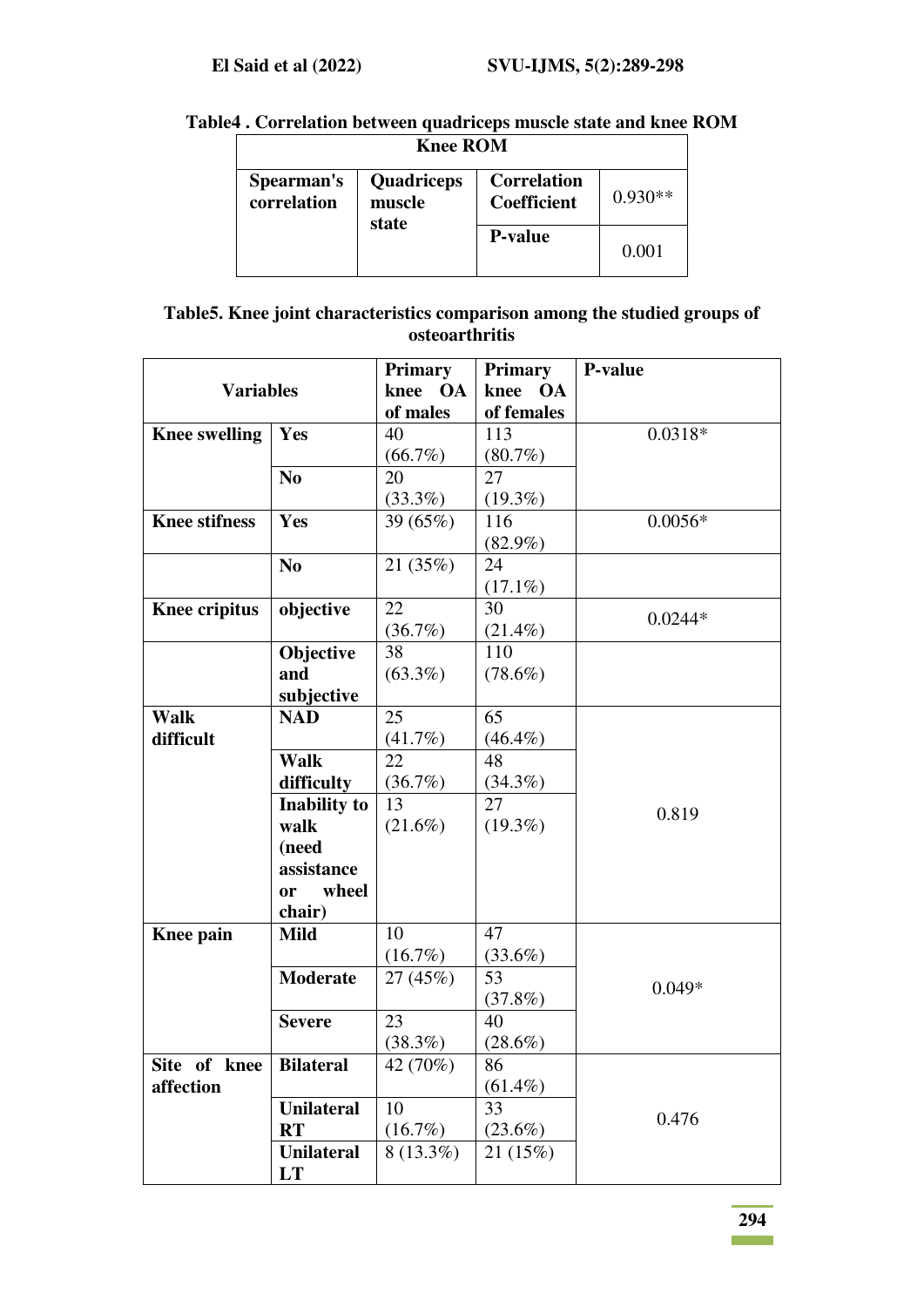| Quadriceps                   | N <sub>0</sub>  | 27 (45%)   | 63 (45%)   |       |
|------------------------------|-----------------|------------|------------|-------|
| muscle state                 | weakness        |            |            |       |
|                              |                 |            |            |       |
|                              | <b>Moderate</b> | 22         | 48         | 0.911 |
|                              | weakness        | (36.7%)    | $(34.3\%)$ |       |
|                              | <b>Severe</b>   | 11         | 29         |       |
|                              | weakness        | $(18.3\%)$ | $(20.7\%)$ |       |
| <b>Knee ROM</b>              | <b>Full</b>     | 27 (45%)   | 63 (45%)   | 1     |
|                              | <b>Limited</b>  | 33 (55%)   | 77 (55%)   |       |
| of<br><b>Presence</b>        | Yes             | 17         | 38         |       |
| <b>Baker's cyst</b>          |                 | $(28.3\%)$ | $(27.1\%)$ |       |
|                              |                 |            |            | 0.863 |
|                              | N <sub>0</sub>  | 43         | 102        |       |
|                              |                 | (71.7%)    | $(72.9\%)$ |       |
| <b>of</b><br><b>Presence</b> |                 |            |            |       |
| <b>Heberden</b>              |                 |            |            |       |
| nodes of DI                  | Yes             | 33 (55%)   | 75         |       |
|                              |                 |            | $(53.6\%)$ |       |
|                              | N <sub>0</sub>  | 27(45%)    | 65         | 0.853 |
|                              |                 |            | $(46.4\%)$ |       |
| of<br><b>Presence</b>        | Yes             | 11         | 28 (20%)   |       |
| <b>Bouchard</b>              |                 | $(18.3\%)$ |            |       |
| nodes of PIP                 |                 |            |            |       |
|                              |                 |            |            | 0.785 |
|                              | N <sub>0</sub>  | 49         | 112 (80%)  |       |
|                              |                 | (81.7%)    |            |       |



### **Fig.1. Severity of OA among the studied groups.**

#### **Discussion**

The aim of study is to find the frequency and risk factors of primary knee osteoarthritis in Qena governorate. This study was conducted on 200 patients suffering from knee OA, diagnosed according to ACR classification criteria .All participants were subjected to history taking, clinical examination (general and local) and x-rays.The mean age of our study group was nearly 50 years, with a standard deviation of 9.8 years and a range from 30-65 years. This was close similar to study done by **(Ganvir et al., 2013; Plotnikoff et al., 2015; Liu et al., 2016)** which observed that the percentage of people with osteoarthritis increased as the age increases and the age is positively correlated with the prevalence of knee OA.

About half of our cases were average working. Among the remaining half, the majority had no work (26.5%) with only 25% had heavy work. In **(Ganvir et al., 2013)** study the prevalence of OA was much higher in occupational knee bending. In (**Sasidharan et al., 2014)** study which examined 50 cases (unemployed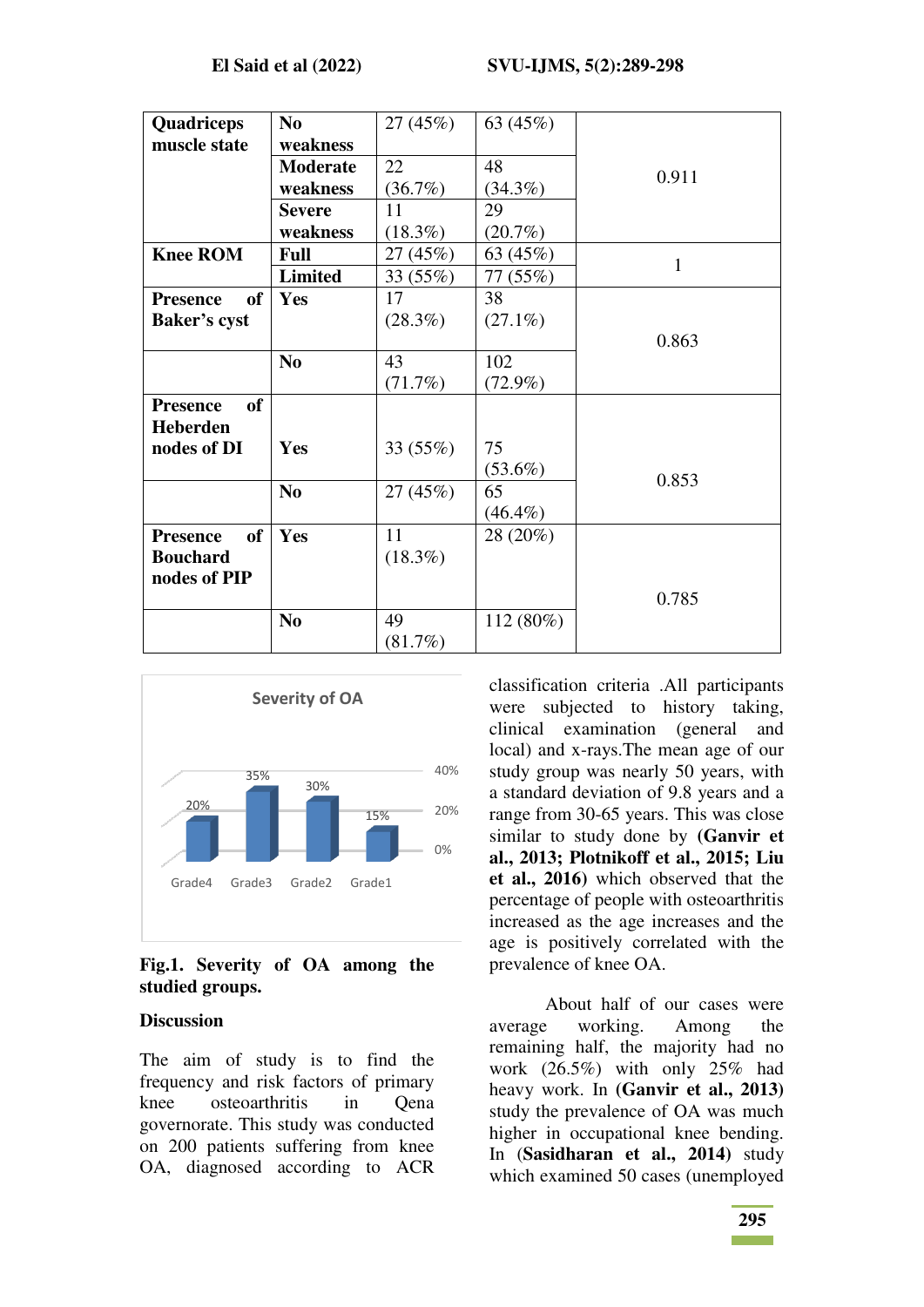26, employed 24). According to (**Lee et al., 2015)** a low level of education was also found to be a significant factor associated with osteoarthritis from our data. We do not know if subjects with a lower level of education were involved in work requiring more physical labor or joint loading, although it is a possible explanation since overload on the joints could be a risk factor for osteoarthritis.

In our study family history of osteoarthritis was found in 85 % of our cases. And in **Kellgren** showed that the first-degree relatives of probands had twice higher risk than others. (**Sasidharan et al., 2014)** study also found that family history is significantly related to prevalence of OA. But a study by (**Mangat et al.,1995)** reported presence of family history in only few of their patients (13.7%) , and in the genetic OA and progression study by (**Riyazi et al.,2005)** in multiple sites showed the evidence of familial hereditability of OA of hand, hip, and spine, but not in knee.

We found that more than half of our cases were overweight and obese (67.5%) with (32.5%) fall in the (average weight) group. And in the studies done by **(Lohmander et al. ,2009)** which carried out a largesample follow-up survey on discharged patients in Sweden over 10 years. They found that BMI, waist circumference, waist–hip ratio, weight and percentage body fat, which are all closely related to weight, showed a positive correlation with the prevalence of knee OA and **Blagojevic et al. (2010)** also comfirm that. Another study done by **Jiang et al.** (2012) arrived at the conclusion that obesity is a risk factor for knee OA by systematically analyzing the correlation between BMI

and knee OA in 21 independent reports. And these results were supported by **(Wills et al., 2012)** who suggested that the risk of knee OA accumulates from exposure to a high BMI through adulthood. Majority of **(Litwic et al., 2013)** study subjects (55.9%) were obese; It was similar **to (Martin et al., 2013)** study. The result of (**Plotnikoff et al., 2015)** study indicate that overall sample and females, being obese was strongly associated with knee and hip OA prevalence. Obesity is a well established modifiable risk factor of knee OA.**(Liu et al., 2016)** result also indicated that the population with high BMI showed a significantly increased prevalence of knee OA &. it showed that BMI is a risk factor for OA as prevalence of OA knees increased with increase in BMI, indicated that the population with high BMI showed a significantly increased prevalence of knee OA, with the increase in waist circumference being closely related to the prevalence of knee OA in females. This may be because the pressure exerted on the articular cartilage increases, which accelerates degeneration**. (Park et al., 2017)** also confirm that weights are positively correlated with the prevalence of knee OA, which is in agreement with the results of most other epidemiological surveys. However, some studies as **(Koonce et al., 2013)** have indicated that obesity is also positively correlated with the prevalence of OA in non-load-bearing joints such as in the hand. This means that the load on the joint cannot completely explain the relationship between obesity and knee OA.

## **Conclusion**

In the current study, we observed that frequency of primary knee osteoarthritis in Qena governorate is increased with aging, female sex,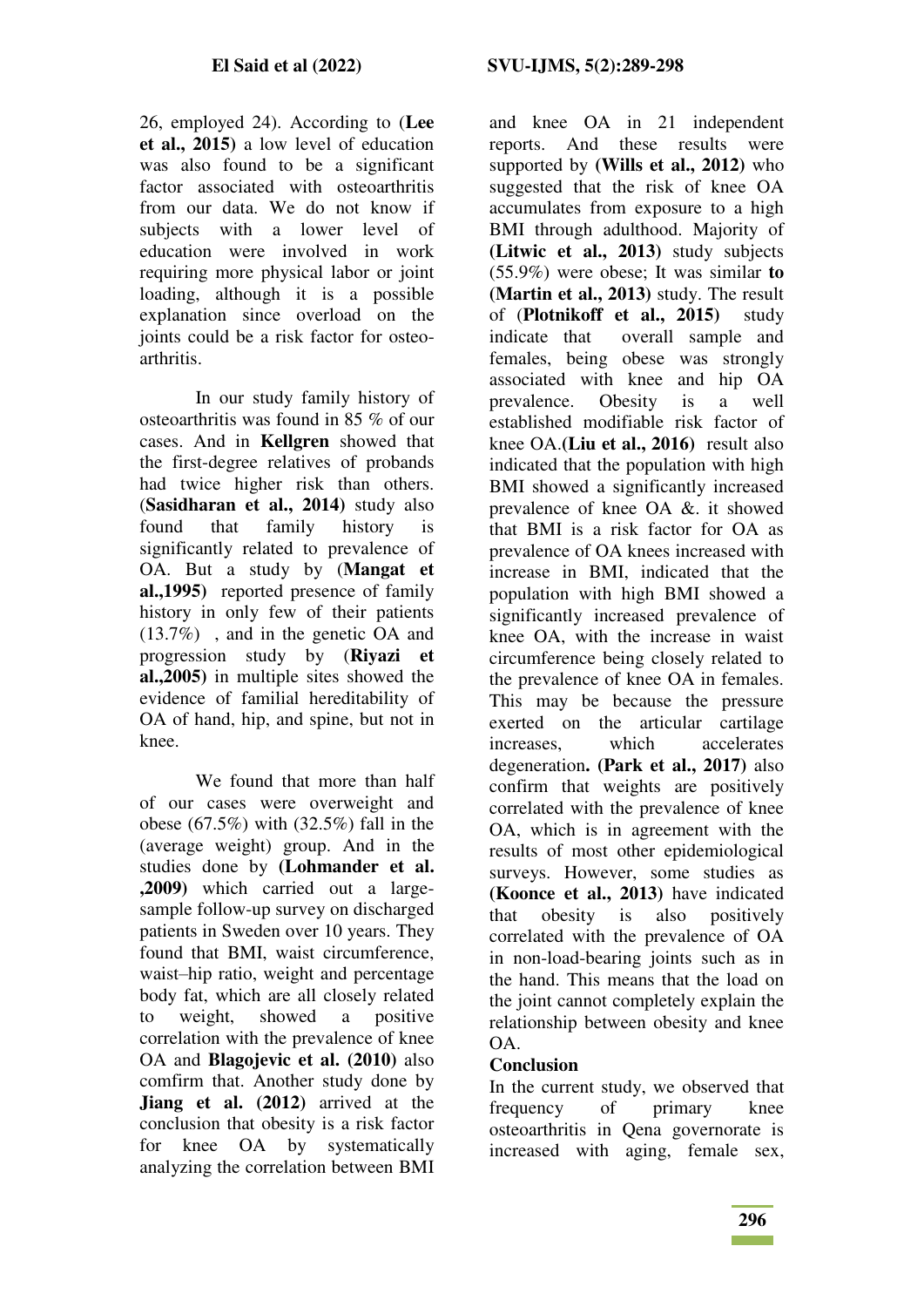positive family history, high BMI, or increased physical activity.

### **Conflict of interest**

The authors of the study have no conflict of interest related to this publication.

## **References**

- **Blagojevic M, Jinks C, Jeffery A (2010).** Risk factors for onset of osteoarthritis of the knee in older adults: A systematic review and meta-analysis. Osteoarthritis Cartilage, 18:24–33.
- **Buckwalter JA, Martin JA (2014).** Sports and osteoarthritis. CurrOpinRheumatol, 16(5): 634- 639.
- **FoucherKC, Chmell SJ, C.A (2019).** Courtney Duration of symptoms is associated with conditioned pain modulation and somatosensory measures in knee osteoarthritis .J. Orthop. Res., 37 , pp. 136-142.
- **Ganvir SD, Zambre BR.(2013)** Prevalence of identification of risk factors for knee osteoarthritis among elderly men and women. Sch J Appl Med Sci;1(6):700-703.
- **Hulshof CTJ, Colosio C, Daams JG, Ivanov ID, Prakash KC, Kuijer PPFM, et al (2019).** WHO/ILO work-related burden of disease and injury: Protocol for systematic reviews of exposure to occupational ergonomic risk factors and of the effect of exposure to occupational ergonomic risk factors on osteoarthritis of hip or knee and selected other musculoskeletal diseases. Environ Int. Apr;125:554- 566.
- **Hunter DJ, Schofield D, Callander E (2014)**. The individual and socioeconomic

impact of osteoarthritis**.** Nat Rev Rheumatol. **10**: 437-441

- **Jiang L, Tian W, Wang Y (2012).**  Body mass index and susceptibility to knee osteoarthritis: a systematic review and meta-analysis. Joint Bone Spine; 79: 291–97.
- **Kellgren JH, Lawrence JS (1957).** Radiological assessment of osteo-arthrosis. Ann Rheum Dis.;16(4):494–502.
- **Kohn MD, Sassoon AA, Fernando ND (2016).**  Classifications in Brief: Kellgren-Lawrence Classification of Osteoarthritis. Clinical orthopaedics and related research.;474(8):1886-93.
- **Koonce RC, Bravman JT ( 2013).** Obesity and osteoarthritis: more than just wear and tear. J Am AcadOrthop Surg.;21(3):161–9.
- **Lee KM, Chung CY, Sung KH (2015).** Risk Factors for Osteoarthritis and Contributing Factors to Current Arthritic Pain in South Korean Older Adults. Yonsei Med J;56:1
- **Litwic A, Edwards MH, Dennison EM , Cooper C (2013).** Epidemiology and burden of osteoarthritis. Br Med Bull,; 105: 185–199.
- **Liu Y, Zhang X, Liang N (2016).** Prevalence and associated factors of knee osteoarthritis in a rural Chinese adult population: an epidemiological survey. BMC Public Health;16:94.
- **Lohmander LS, de Verdier MG, Rollof J (2009).** Incidence of severe knee and hip osteoarthritis in relation to different measures of body mass: a population-based